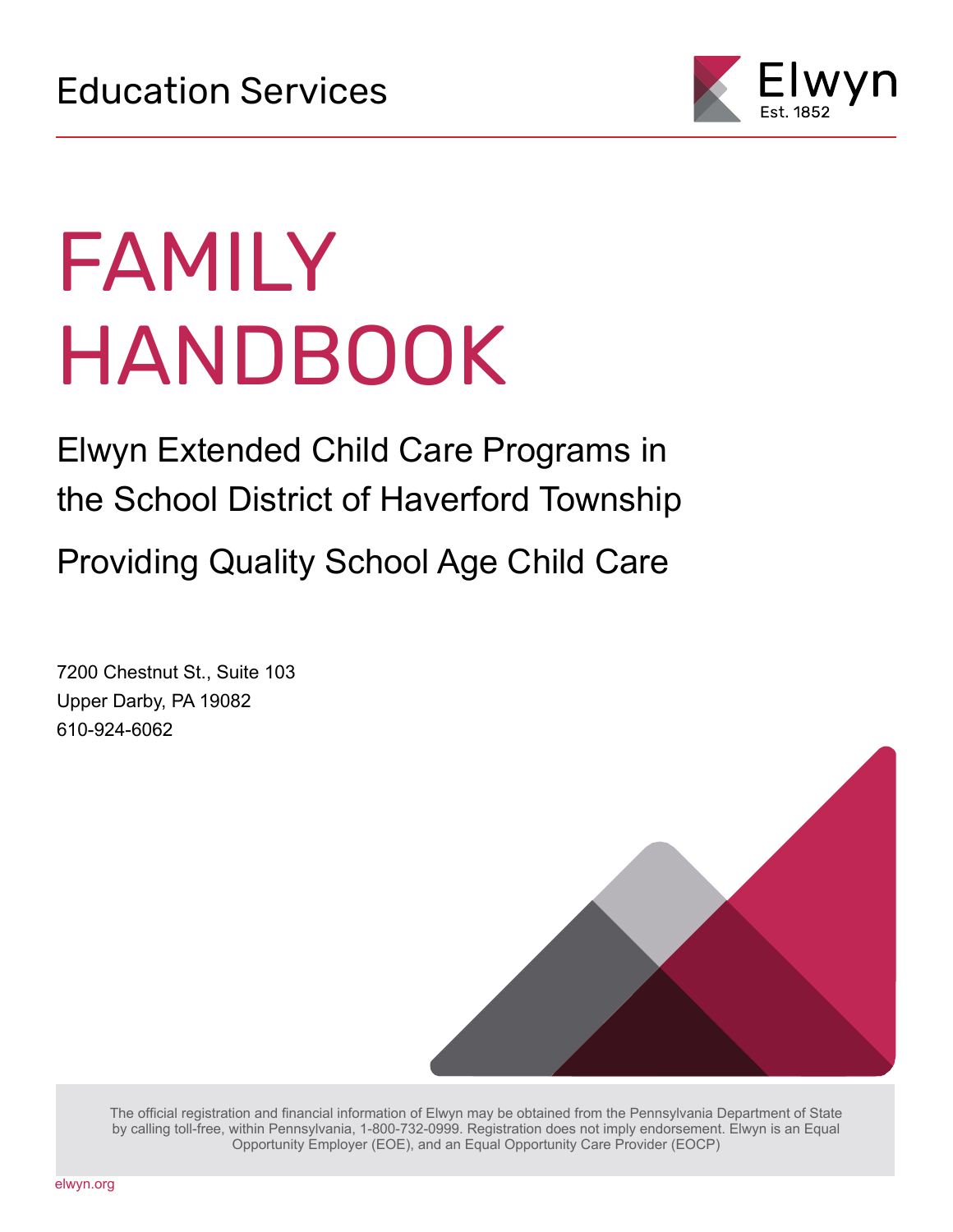## Table of Contents

### **Welcome**

| <b>Practices</b><br>. |  |
|-----------------------|--|
| Goals<br>$- - - - -$  |  |
| <b>Hours</b><br>.     |  |
| Ratios<br>.           |  |

### **Safety**

| 2              |
|----------------|
| 2              |
|                |
| 3              |
| Emergencies 4  |
| $\overline{4}$ |
| 5              |
| 5              |
| 5              |
| 5              |
| 6              |
| 6              |
|                |
|                |

### **Communication**

| Orientation                                                                                                                                                                                                                               |    |
|-------------------------------------------------------------------------------------------------------------------------------------------------------------------------------------------------------------------------------------------|----|
|                                                                                                                                                                                                                                           |    |
|                                                                                                                                                                                                                                           |    |
| Communication with Families                                                                                                                                                                                                               | 8  |
| Conferences                                                                                                                                                                                                                               | -8 |
|                                                                                                                                                                                                                                           |    |
|                                                                                                                                                                                                                                           | 9  |
| <b>Enrollment Policy for Children with Special Needs</b>                                                                                                                                                                                  |    |
| and Chronic Health Problems                                                                                                                                                                                                               | 9  |
| Food Service <b>Executive Service</b> and Service <b>Contract Contract Contract Contract Contract Contract Contract Contract Contract Contract Contract Contract Contract Contract Contract Contract Contract Contract Contract Contr</b> | 10 |
| <b>Site Information</b>                                                                                                                                                                                                                   | 10 |
| <b>Billing</b>                                                                                                                                                                                                                            | 11 |
| <b>Administration</b>                                                                                                                                                                                                                     | 11 |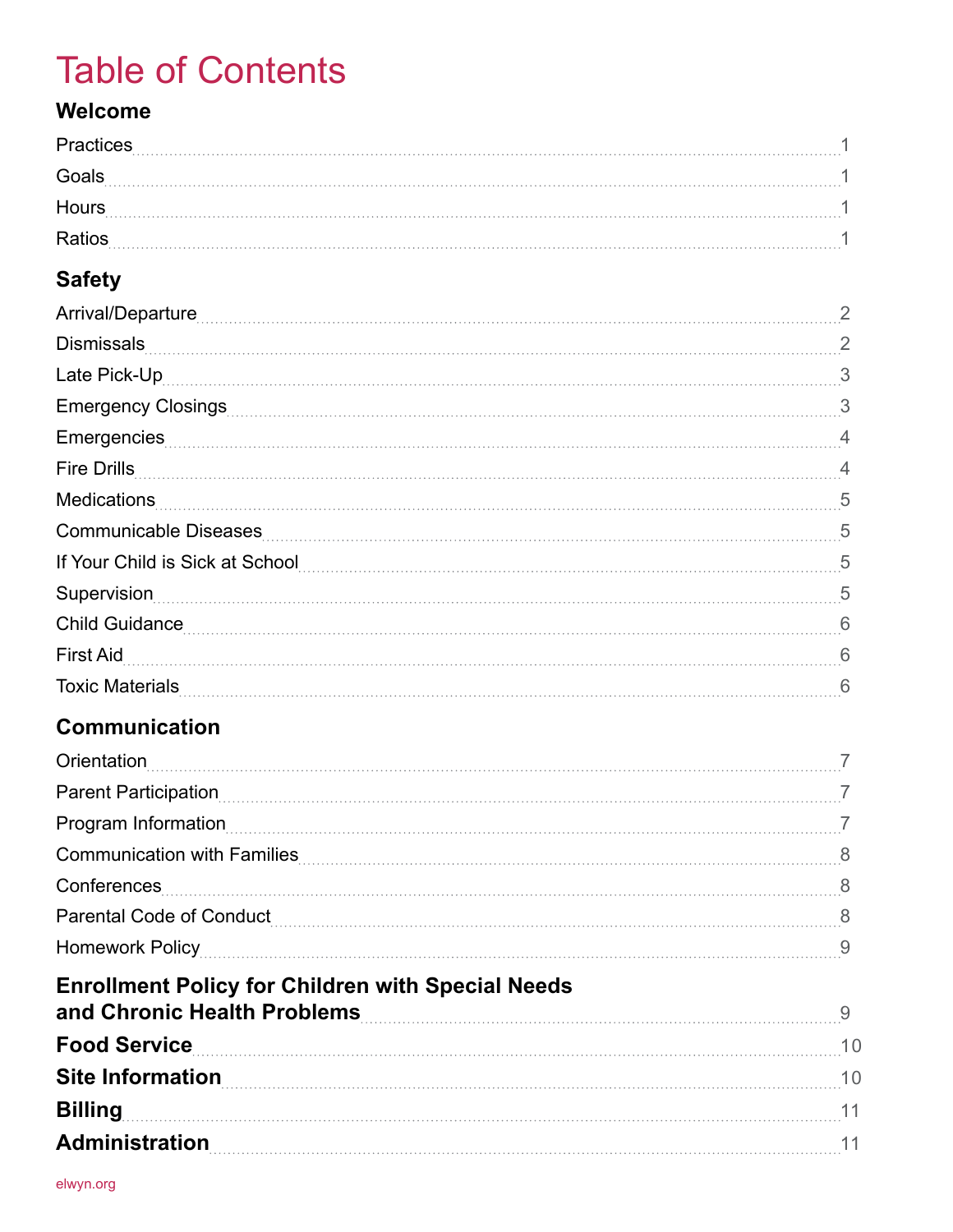## Welcome

Dear Families,

Welcome to Elwyn Extended Child Care Programs. We look forward to getting to know you and your child. This manual will answer many of your questions. Please feel free to call us at the office at 610-924-6062 if you have additional questions.

Have a wonderful year.

Linda Moran Division Administrator

## Fair Practices

Elwyn provides equal employment opportunities to all applicants for employment or volunteer status without discrimination because of age, race, creed, sex, sexual orientation, ethnicity, national origin, marital status, political or union affiliation or religion.

Elwyn complies with EOE requirements and expects employees to accord to clients without discrimination.

### Goals of the Extended Day Care Programs

Elwyn Extended Child Care Programs will provide safe, supervised quality programs to children and their families. We will provide a variety of age-appropriate learning and recreational activities for elementary age children in the Haverford School District. Our team will meet the physical, social, emotional and intellectual needs of each child.

## **Hours**

The sites are in operation from 7:30 a.m. until 6:00 p.m. on the days when school is in session.

### **Haverford School District**:

| 7:30 a.m. - 8:35 a.m.    | <b>Before School Care</b> |
|--------------------------|---------------------------|
| $3:35$ p.m. $-6:00$ p.m. | <b>After School Care</b>  |

### Child Ratios and Group Size

**Department of Human Services (DHS)** mandates the staff to child ratio as follows:

5 to 12 mixed ages 1 staff member to every 12 children

### **Group Size**

Group size is determined by the size of the room, the number of children allowed in the space, as determined by the parameters of our licensing agent, and by the number of children enrolled. elwyn.org i bodyn y ddiwynthau yn y ddiwynthau yn y ddiwynthau yn y ddiwynthau yn y ddiwynthau yn y ddiwynthau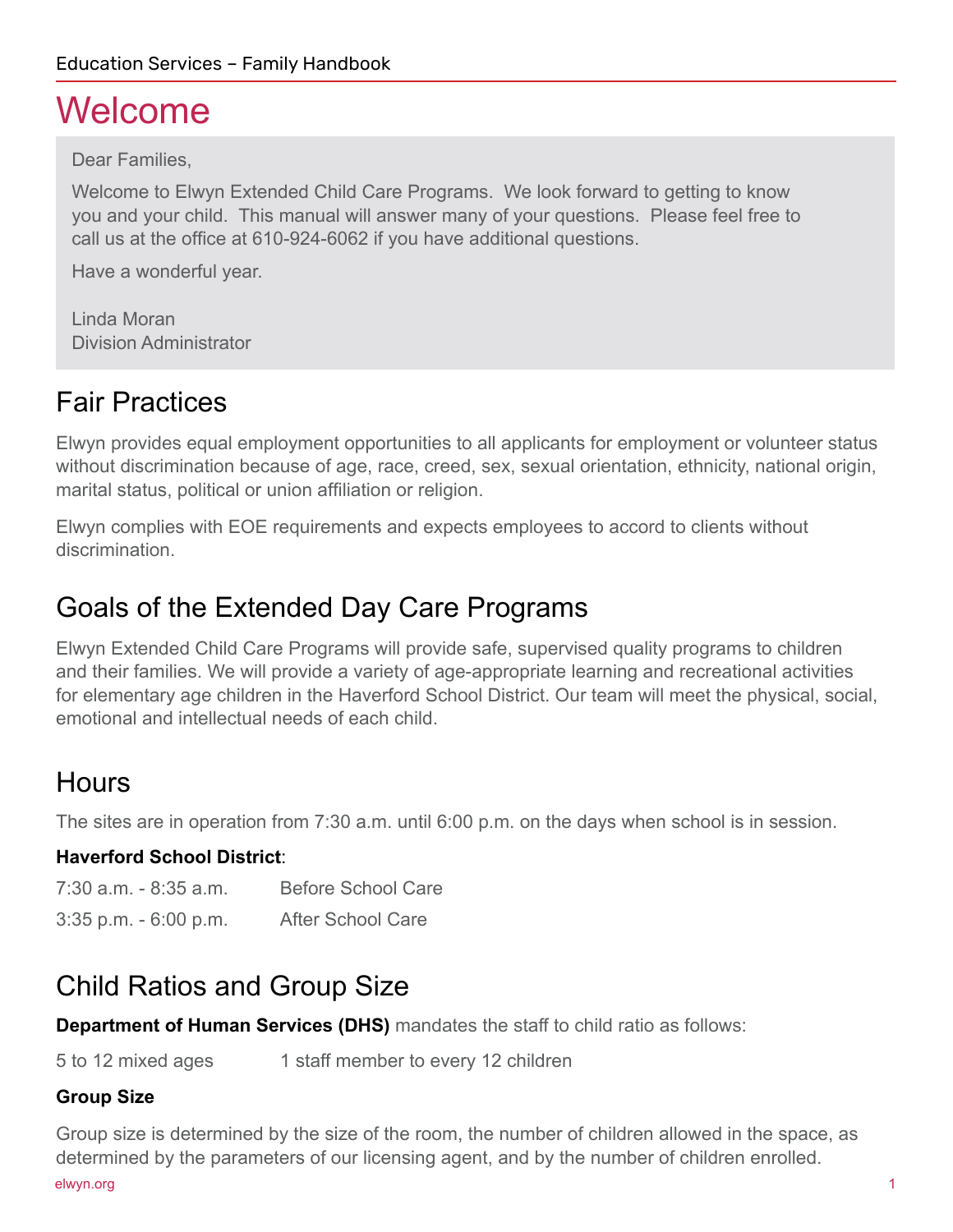## **Safety**

### Arrivals

- **Before School:** Children must be escorted to the assigned space (cafeteria/classroom) and signed in by an adult. Children should not enter the building unescorted.
- **• After School:** Children are checked in by the after school teachers.

**If a child is expected to attend a program but is not present, the teacher makes calls to the phone numbers provided to determine the missing child's location.**

## **Departures**

Staff are not permitted to drive children enrolled in our program to or from school. Children will be released to parents, legal guardians, or designated persons as listed on the Emergency Contact Form.

- Identification is required for any person picking up a child other than the parent or legal guardian. Staff will question anyone unknown to them or whose name is not on the emergency list.
- If you intend for someone who is not on the list to pick up your child, you must notify us with a note or a phone call. Please be sure that person knows to bring identification.
- Without a note, phone call, or proper identification, the child will not be released into that person's custody and the parent will be notified.
- Please notify us by phone or in writing if there is a change in your child's schedule.

### **Dismissals**

- **• Before School Program:** Children are dismissed to their classrooms.
- **• After School Program:** Children are signed out to a parent or caregiver listed on the emergency contact form.

Staff cannot veer from the established dismissal plan unless the teacher/lead teacher receives a note or phone call from a parent.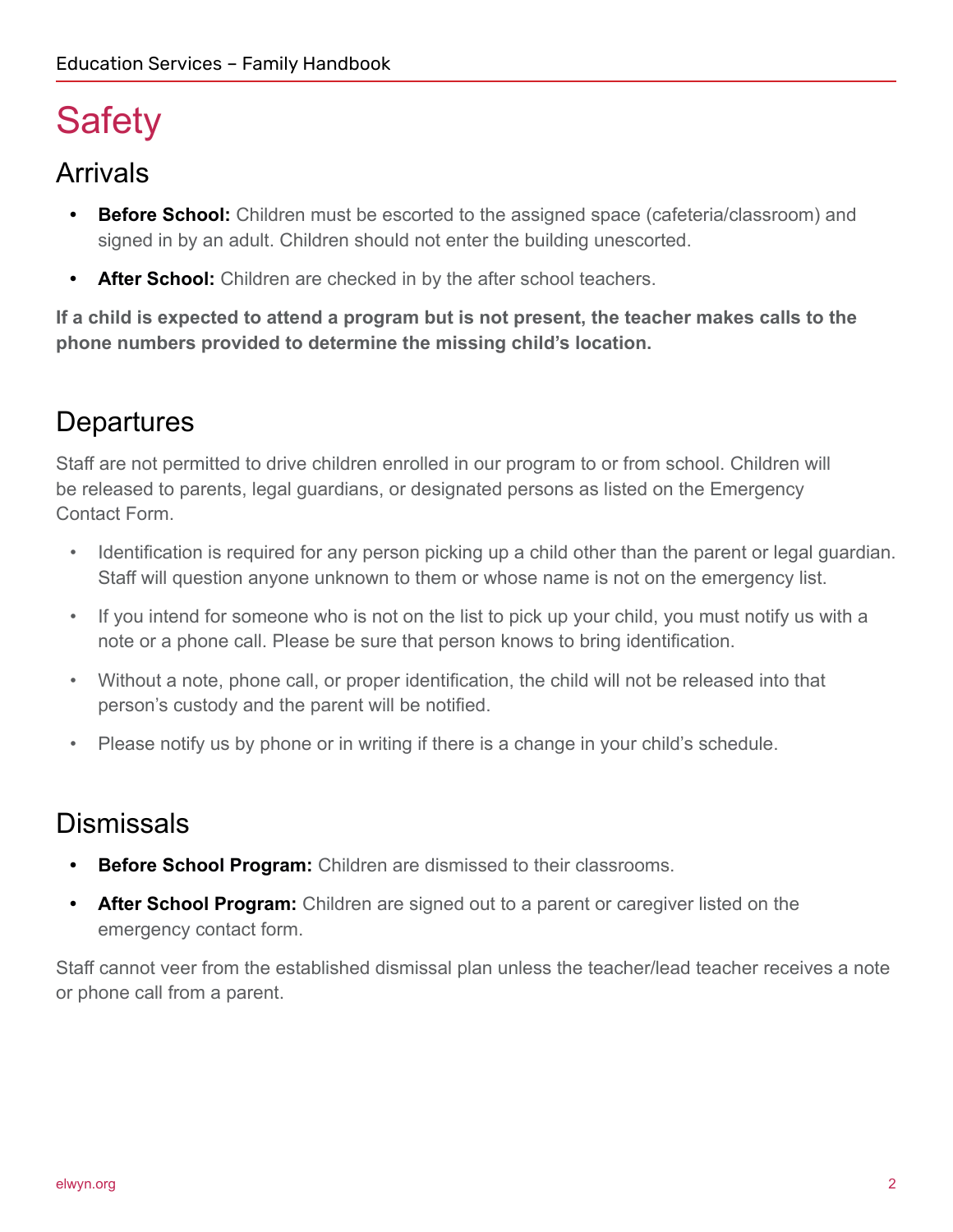### Late Pick Up

You are expected to pick up your child at your designated time on the registration form. Please inform your child's program if you are running late, so we can let your child know. A late fee will be assessed if you arrive after that designated time. If the time that you chose begins to be a challenge, please call the office, and we can change that for you.

### **The fees are as follows for Haverford District:**

| $6:00$ p.m. $-6:15$ p.m. | \$20.00 per child |
|--------------------------|-------------------|
| $6:15$ p.m. $-6:30$ p.m. | \$40.00 per child |
| $6:30$ p.m. $-6:45$ p.m. | \$60.00 per child |
| 6:45 p.m. $-7:00$ p.m.   | \$80.00 per child |

If we are unable to contact you or an emergency contact by 7:00 p.m., we will call local authorities to assist us in locating the parents.

A parent who is more than four times late in one semester may be asked to find alternative care.

### Emergency Closing Policy

- We follow the same closing policy as Haverford School District.
- If the school district opens one hour late, the Before School Care Programs open at 8:30 a.m.
- If the school district opens two hours late, the Before School Care Programs begin at 9:30 a.m.

### Please watch your local news or check your district's web site if inclement weather is expected.

**If the district closes early, we will notify you by email, and by phone. Our sites close within a limited time frame after school is dismissed, we appreciate timely pick up of your children. A staff member will remain with your child until they are safely picked up.**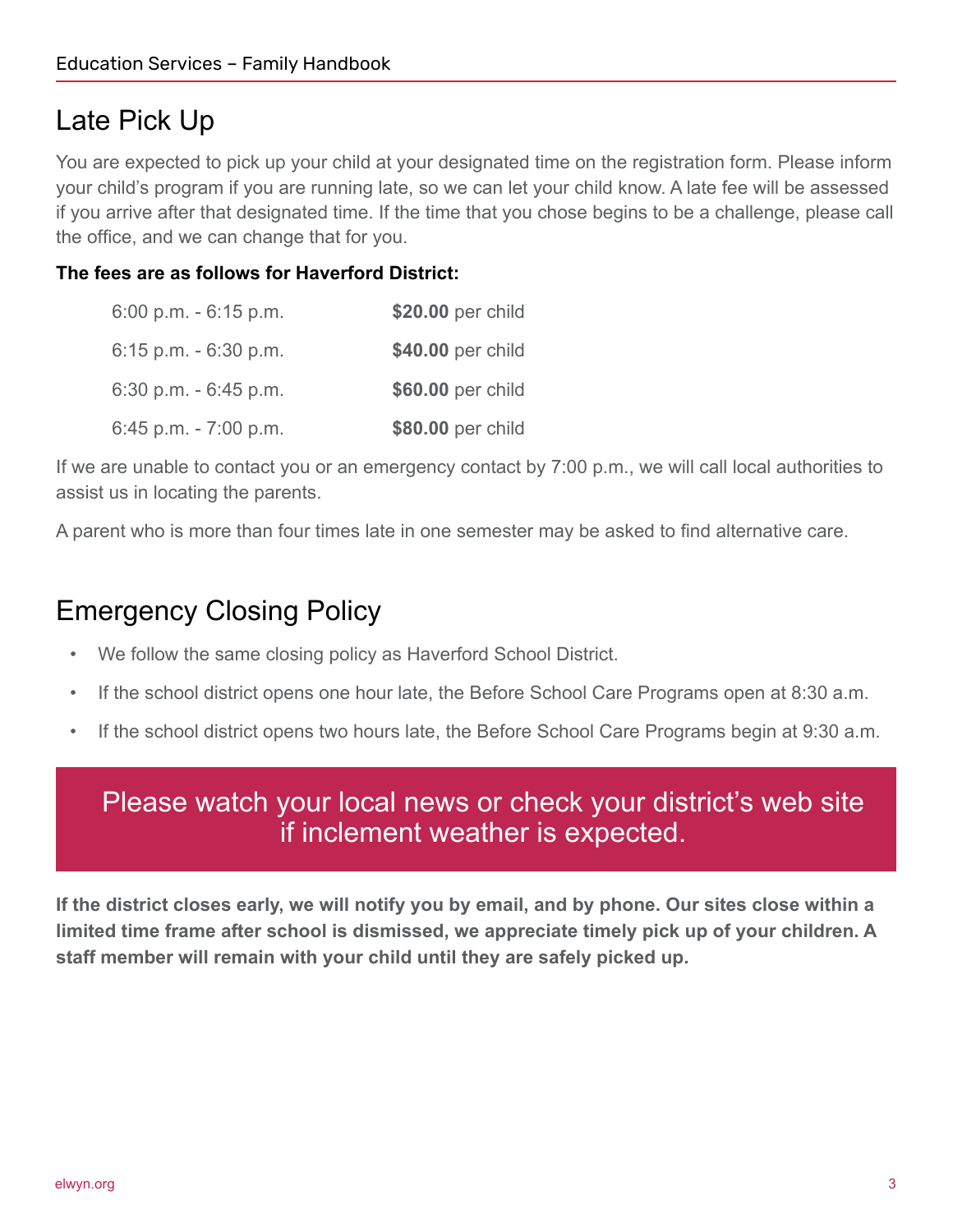### **Emergencies**

### **Emergency Medical Care Plan:**

- If emergency medical care is needed for a child, the parent or guardian will be contacted as soon as possible.
- Staff will call 911 to arrange for transport to a hospital.
- The staff person or director will call Linda Moran, Division Administrator, to alert her to the emergency. Linda will assist in all emergency situations.
- A staff person will accompany the child to the hospital and stay with the child until the parent arrives and assumes responsibility for the child.
- Staff will take all of the child's emergency records including health, insurance numbers, etc. with them to the hospital.
- The director, or person designated by the director, will document the incident and treatment sought. An Incident Report Form from DHS wil be completed, the office will call the Regional Daycare Office within 24 hours, a written copy is given to the parent; a copy is placed in child's file, a copy is placed in the facility's accident file, and a copy is mailed to Regional DHS office within 72 hours.

### Fire Drills

### **During a scheduled fire drill:**

- The staff and children go immediately to the nearest exit away from the fire.
- The lead teacher or assigned staff checks bathrooms and hallway to ensure that all children exit the building safely.
- Staff lead the children to the area designated by the school.
- The lead teacher brings the attendance and emergency contact records to the meeting area.
- When all children and staff have gathered, two staff members check attendance to account for each child.
- Staff distribute themselves between the children to instill a sense of calm.
- Children are expected to be quiet, and to walk single file in an orderly manner. When they arrive in the designated area, they are to be quiet, listening for their names as roll is called.
- This is done quickly and efficiently to allow staff to notify the fire department that all children are safely out of the building.
- The lead teacher or another staff member will call 911 to notify the fire department in the event of a real emergency.
- If the building cannot be reentered, parents are notified to come and pick up their child.
- The lead teacher completes the evacuation log at the end of each fire drill.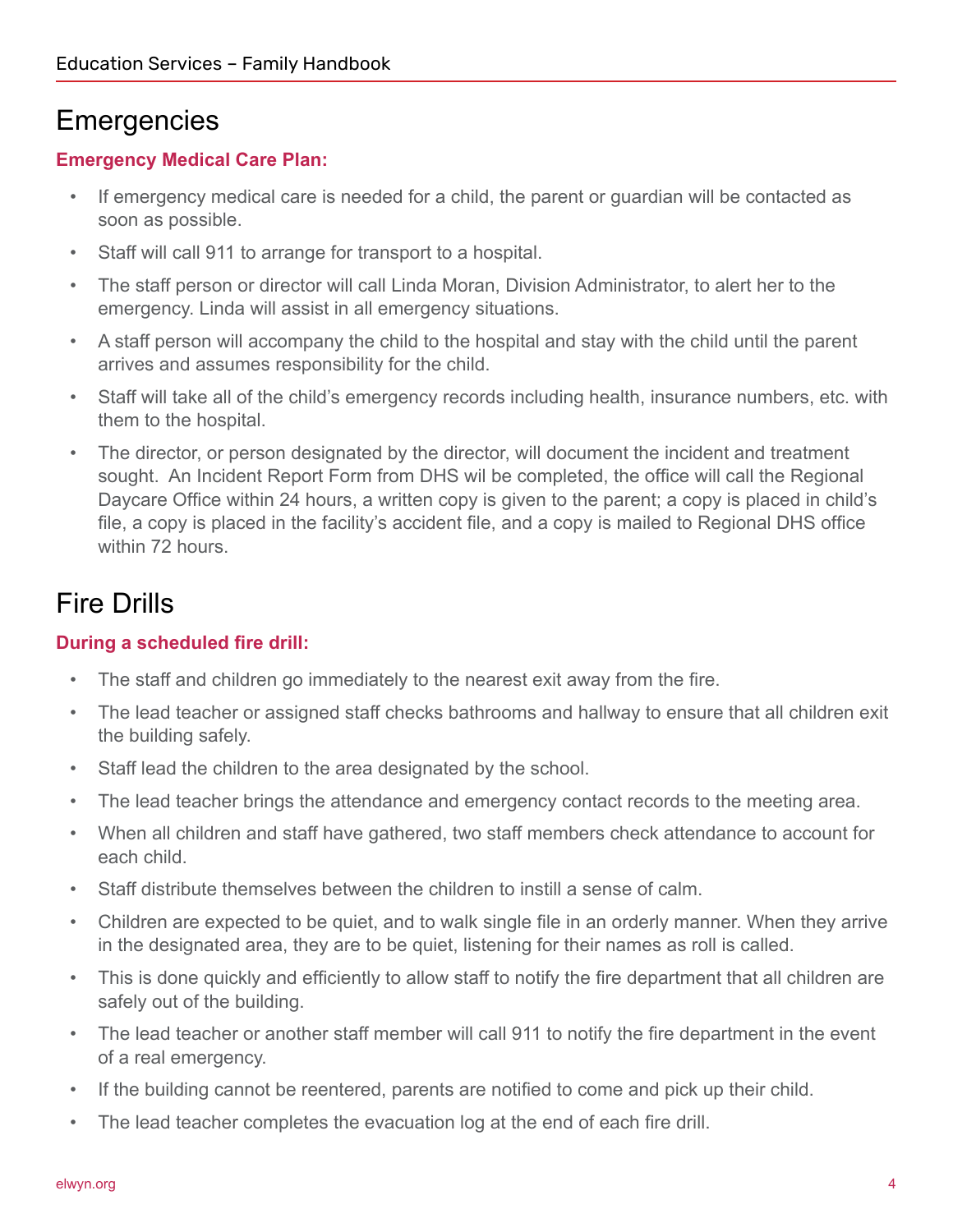### Administration of Medication

Staff are not permitted to dispense medication. If your child needs medication, arrangements need to be made with the school nurse.

### Communicable Diseases

Children will not be permitted to attend the program with a communicable disease. This includes any illness that can be spread to other children, such as: an upper respiratory infection, chicken pox, measles, GI illness, and conjunctivitis.

Per school district policy, children may return to the program when they are symptom free for 24 hours.

A doctor note will be requested in accordance with all district health policies before a child may return to school.

If a child is found to have lice, parents will be notified to pick up their child immediately. After treatment has been completed, children will be re-examined by the nurse before they are admitted back into the program.

## If Your Child is Sick at School

If a child is not feeling well, a parent will be notified and asked to pick up the child as soon as possible. If the nurse is available, the child may be sent to the nurse for a recommendation.

If the child is diagnosed with a potentially communicable disease, please refer to the above section.

## Supervising Children

We are a state licensed childcare facility, required to maintain a 12:1 student to teacher ratio. Therefore, children are supervised at all times. Each staff person is assigned the supervision of specific children at all times. The staff person will know the name and the whereabouts of each child in his/her supervision at all times.

All sites use two-way radios or telephones to ensure the safety of the children. Teachers stationed outside or in rooms other than the designated site area can communicate with other Elwyn Extended Child Care Programs staff.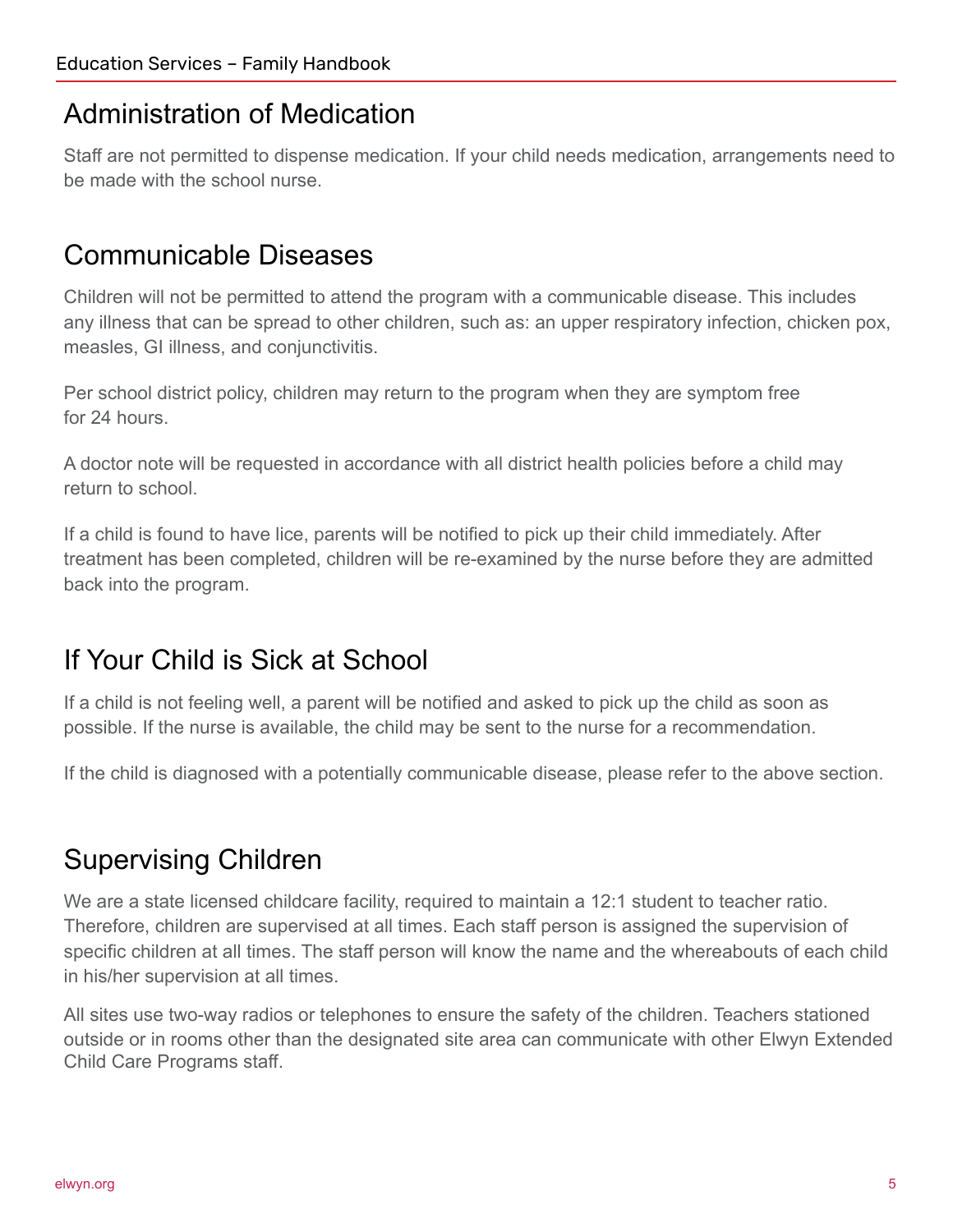### Child Guidance

Elwyn Extended Child Care Programs respects the dignity of all children. Everyone in the community is expected to respect themselves and each other.

Every effort will be made to resolve a problem with the help of the child's family. If a child continues to have a problem that the teachers and the child's family are unable to resolve, the associate director and/or the director of after school programs may be asked to assist.

With the family's permission, we may ask the school principal, guidance counselor, and/or IST team to help resolve a problem. A student release of information form must be completed.

A child may be asked to leave the program if a behavior is dangerous to other children, staff members, or themselves.

For all student behavior issues please refer to "STUDENT'S RIGHTS AND RESPONSIBILITIES". Every parent is required to sign this form acknowledging they are aware of our policies. This is available on our website.

### Administering First Aid

Staff employed by Elwyn Extended Child Care Programs are required to have pediatric CPR/first aid training every two years.

## Toxic Materials

All cleaning and potentially toxic materials are kept out of reach of and away from children. In the unlikely event of a toxic substance emergency, poison control will be called and the protocol for a medical emergency will be followed.

## FOR MORE INFORMATION CALL 610.924.6062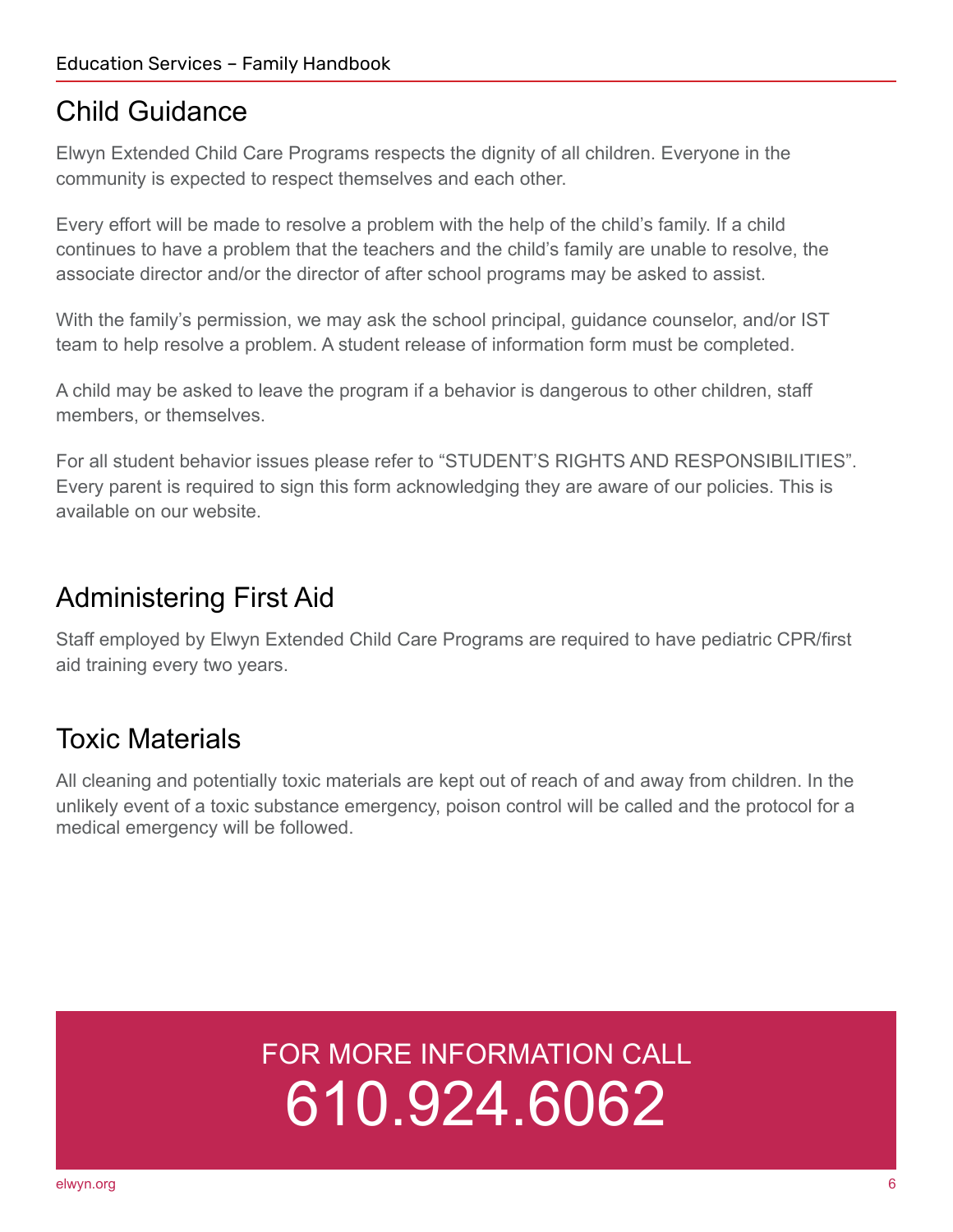## **Communication**

## Family Orientation

Registration forms are available in the classroom and the principal's office each spring. Families are invited to attend an informal orientation and to visit the site at the beginning of the school year. In addition to these visits, each family receives an orientation email at the time of registration. Including the following documents:

- Welcome letter from the director of each program
- Health form
- Emergency contact form
- Parent permission form
- Agreement form
- Parent check list
- A copy of this handbook

All forms, as well as this parent manual are also available on the our web site www.elwyn.org.

### Parent Participation

All parents with children enrolled in our program are encouraged to participate in our programs. Please contact your child's lead teacher to discuss your interest. Parents are notified of any special events through notes, letters, and newsletters. Please check your child's schoolbag and/or the signout table each day for information.

Communication between home and school is crucial to a successful program. Please make sure all of your contact information is current and correct. Let us know about important events in your child's life such as a change in family status, special trips, vacations, or visits to the doctor. This information will allow us to be responsive to your child's needs.

If you would like to schedule a meeting, please contact the lead teacher to set up a time that is convenient.

## Program Information

Calendars of activities are sent home or are available for pick-up at the sign-out tables.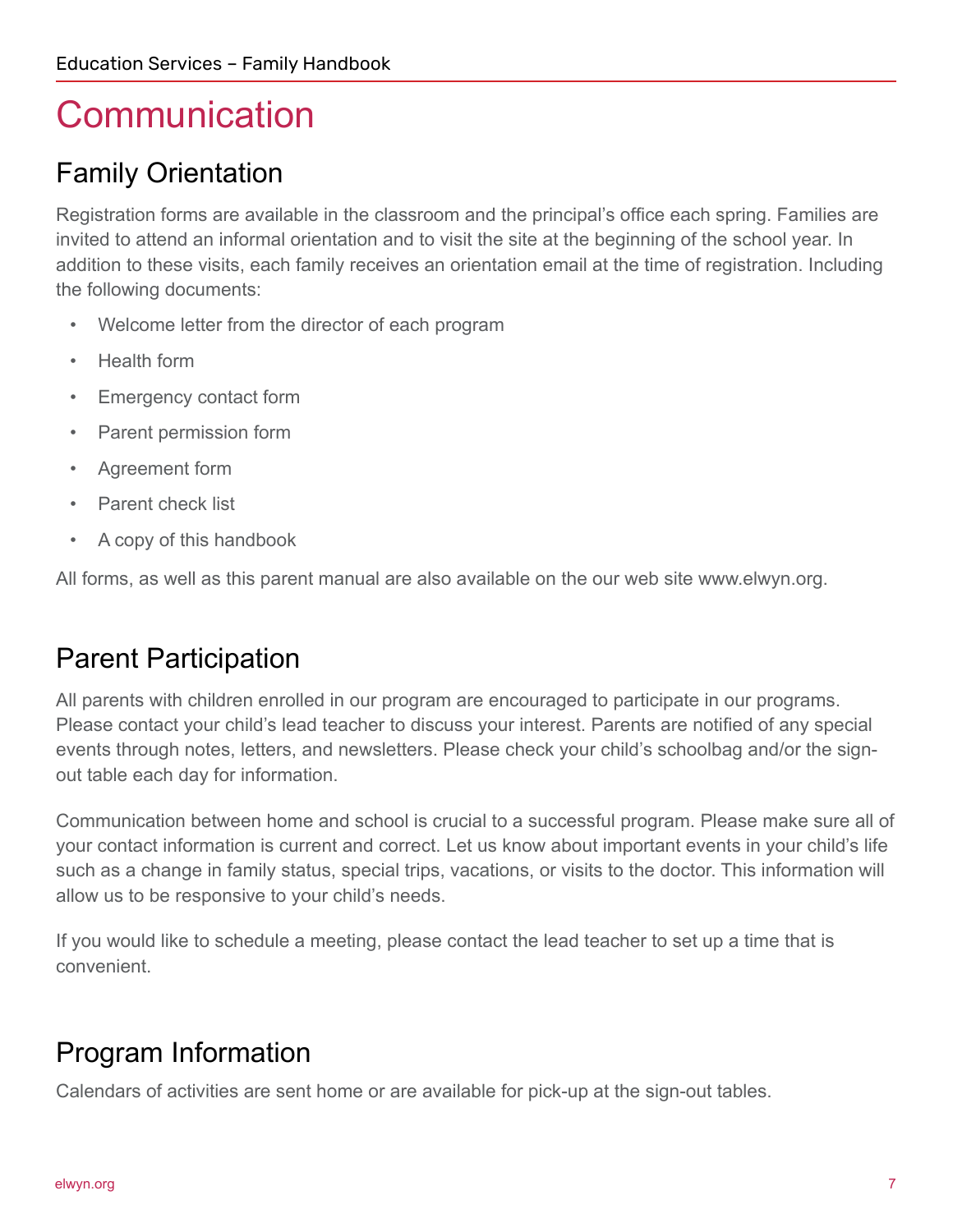### Communication with Families

Teachers and parents are encouraged to talk informally during pick-up or drop-off. If there is a need for a formal or more in-depth conversation, lead teachers will arrange a time to meet, or for a phone call. If you would like to meet with your child's lead teacher, please to set up a time to meet at the school, or talk on the phone. Please direct all inquiries or issues to the lead teacher in your child's program.

### Conferences and Meetings

There are no report cards or formal conferences. Meetings are arranged on an as-needed basis.

## Parental Code of Conduct

At all times, we encourage a safe environment for students, parents and staff. We expect that parents will follow the same procedures that we have in place for students.

### **As a parent, we expect:**

- 1. Staff to be respected at all times.
- 2. No abusive language, cursing, yelling, or raising of voices.
- 3. No physical contact with staff.
- 4. Parents to maintain control of all guests at all times.

We are no longer responsible for your child when you sign them out of the program. It is expected that you leave the building at your scheduled pick up time.

Our staff are mandated reporters. Please be aware of how you discipline your child in our program. We are legally bound to report any misconduct we see.

#### **If the above expectations are not met, our program staff have the right to enforce any of the following consequences:**

- **1. Suspension of the parent and child from the program for a pre-determined amount of time.**
- **2. Removal of the parent and child from the program.**

The program director has the discretion to enforce the above consequences at any time based on the severity of the incident.

Upon reentry into the program, a meeting with parent and staff will be held to review the expectations of our program. If the problem persists, we have the right to remove the parent and child from the program.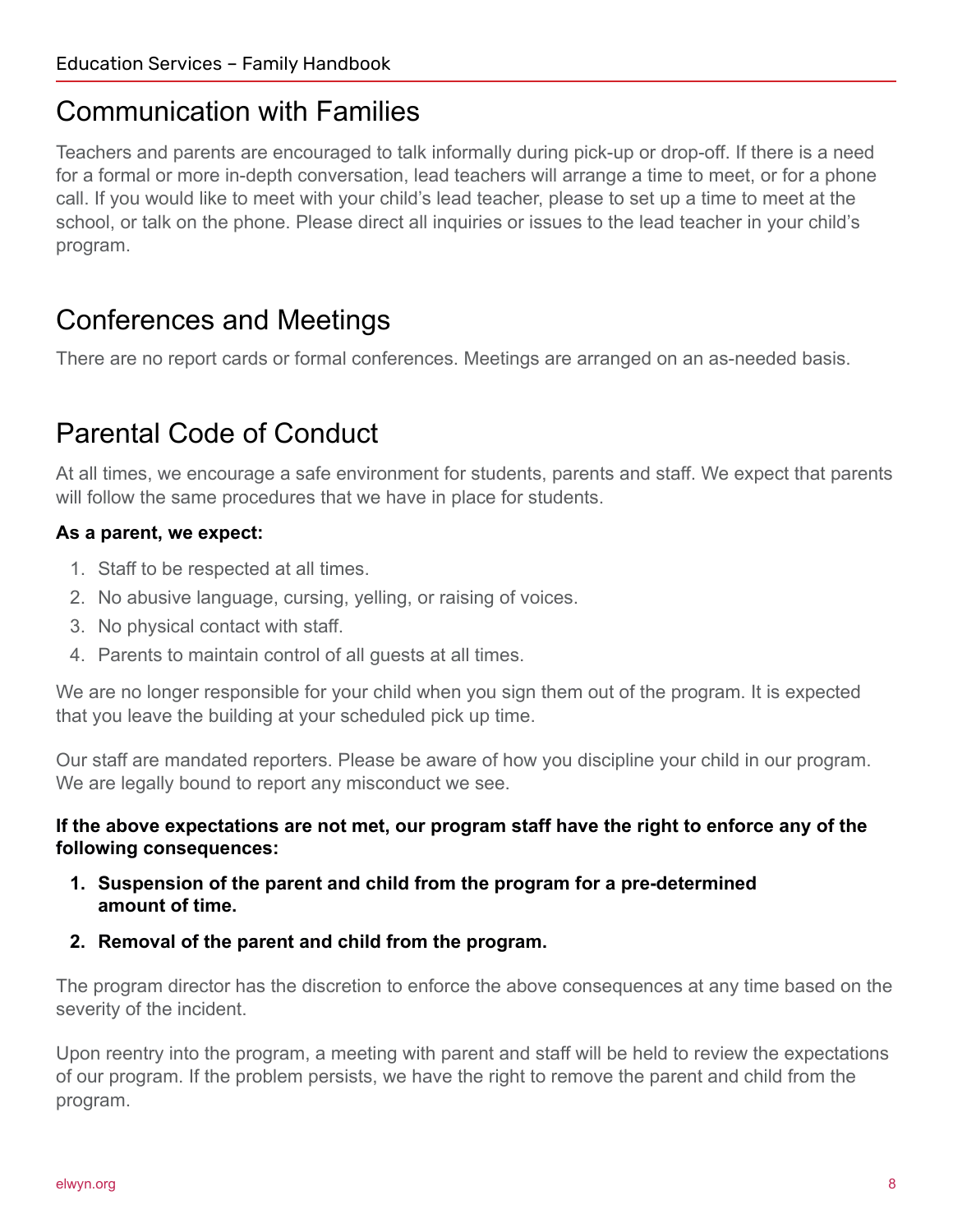### Homework Policy

The After School Program strives to balance the academic, social and emotional needs of your child.

### **We will:**

- Designate a quiet, supervised space for homework.
- Provide assistance if your child asks for help.
- Encourage children to problem solve and give ideas for sources for answers.
- Alert families if their children continue to have difficulty completing assignments.
- Encourage children to finish their work before they change activities.
- Offer a 45-minute time frame for homework, due to the other activities planned for the children.

### **We cannot**:

• Check each child's assignment book to make sure everything is complete. This is the student's responsibility.

### **Note**:

• We will notify parents if homework is consistently incomplete or too difficult.

## Policy for Enrolling Children with Special Needs and Chronic Health Problems

Elwyn Extended Child Care Programs complies with all laws and regulations of special needs children in our school-age programs in regard to inclusion.

#### **IEP**

Elwyn Extended Child Care Programs serve all children served by the township schools. If a township school has determined that it is able to serve a child's needs, that child may then enroll in the program. We ask that you provide a copy of your child's IEP so that we can familiarize ourselves with their needs and can use the suggested strategies to support your child.

### **Support During the School Day**

If the child's township school has determined a child requires assistance or support during the school day, that support must extend throughout the programs. For example, if they have a TSS worker during the day, they must have one in our program. This arrangement is the responsibility of the parents. If a child requires a TSS worker in the program and the TSS worker is unavailable, other arrangements must be made or the child cannot attend.

If a child is in a self-contained special education classroom, arrangements must be made with our staff in order the ensure that support is continued in our programs. A meeting with the lead teacher of the program is encouraged before service begins so that we are able to fully support your child.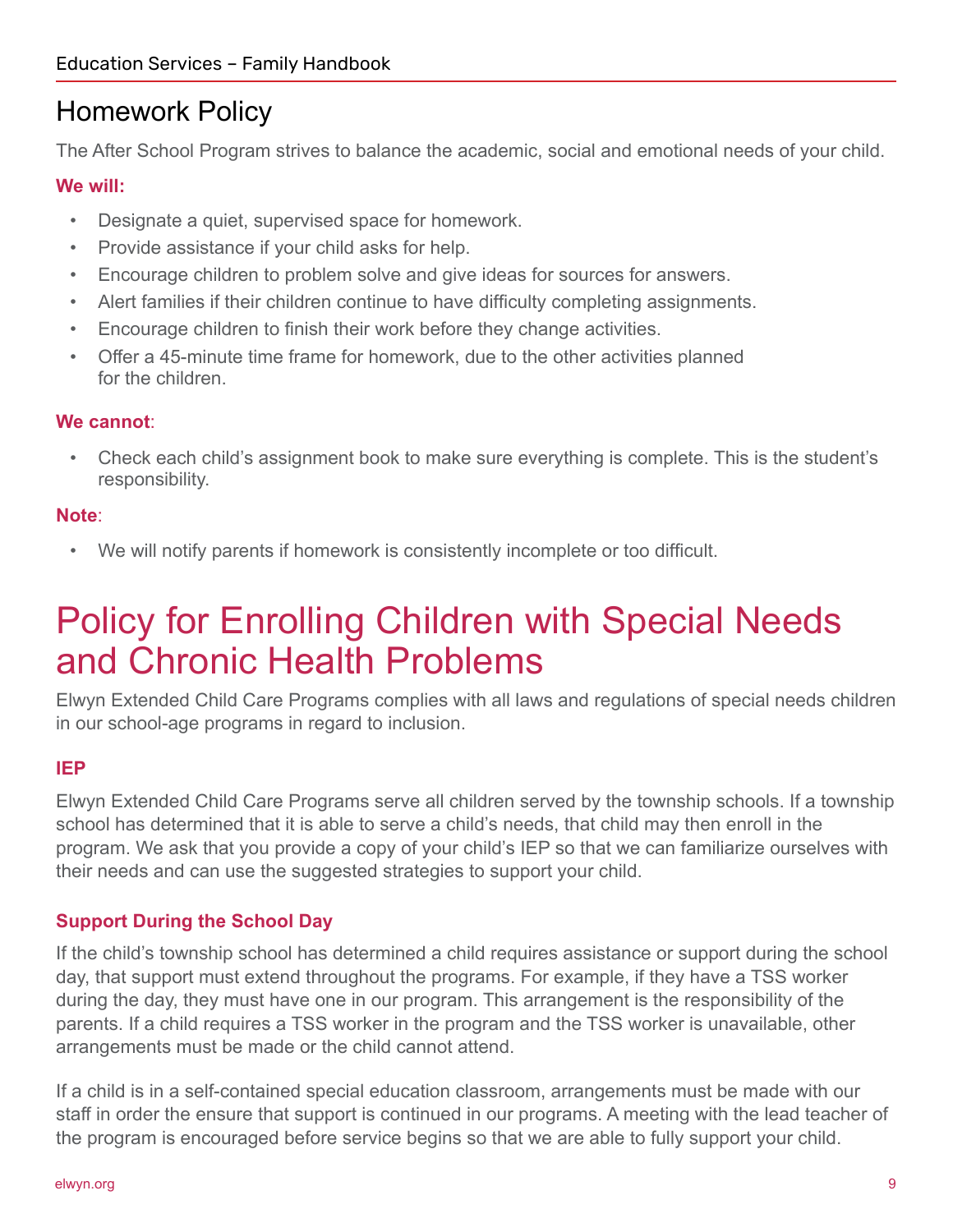### **Chronic Health Problems**

If your child has a chronic health problem, we ask that you provide information on the issue, as well as any accommodations that are necessary in order for us to provide your child with the proper care.

## Food Service

A space can be provided if your child wishes to have their breakfast when they arrive. We offer a snack in all After School Programs.

If your child has specific food allergies, please be sure to speak with their teachers about what food they are able to eat for snack. Allergy free snacks are recommended.

## Site Phone Numbers and Addresses

#### **Haverford:**

Chatham Park School-Based **Programs** 400 Allston Road Havertown, PA 19083 484-469-1906

Lynnewood School-Based Programs 1400 Lawrence Road Havertown, PA 19083 484-469-1658

Chestnutwold School-Based **Programs** 630 Loraine Street Ardmore, PA 19003 484-469-1624

Manoa School-Based Programs 201 S Manoa Road Havertown, PA 19083 484-469-1580

Coopertown School-Based Programs 800 Coopertown Road Bryn Mawr, PA 19010 267-290-6992

## **Billing**

Teachers are not involved in billing. Please do not send checks to the sites.

Elwyn Attention: Billing Department 111 Elwyn Road Suite 117C Media, PA 19063

#### **All payments should be sent to: All questions regarding billing should be directed to:**

Stephanie Jones Revenue Cycle Specialist 610-891-2439 fss-childcarebilling@elwyn.org

## Administrative Staff

Stacie Johnson 610-352-7610

Linda Moran 610-924-6062